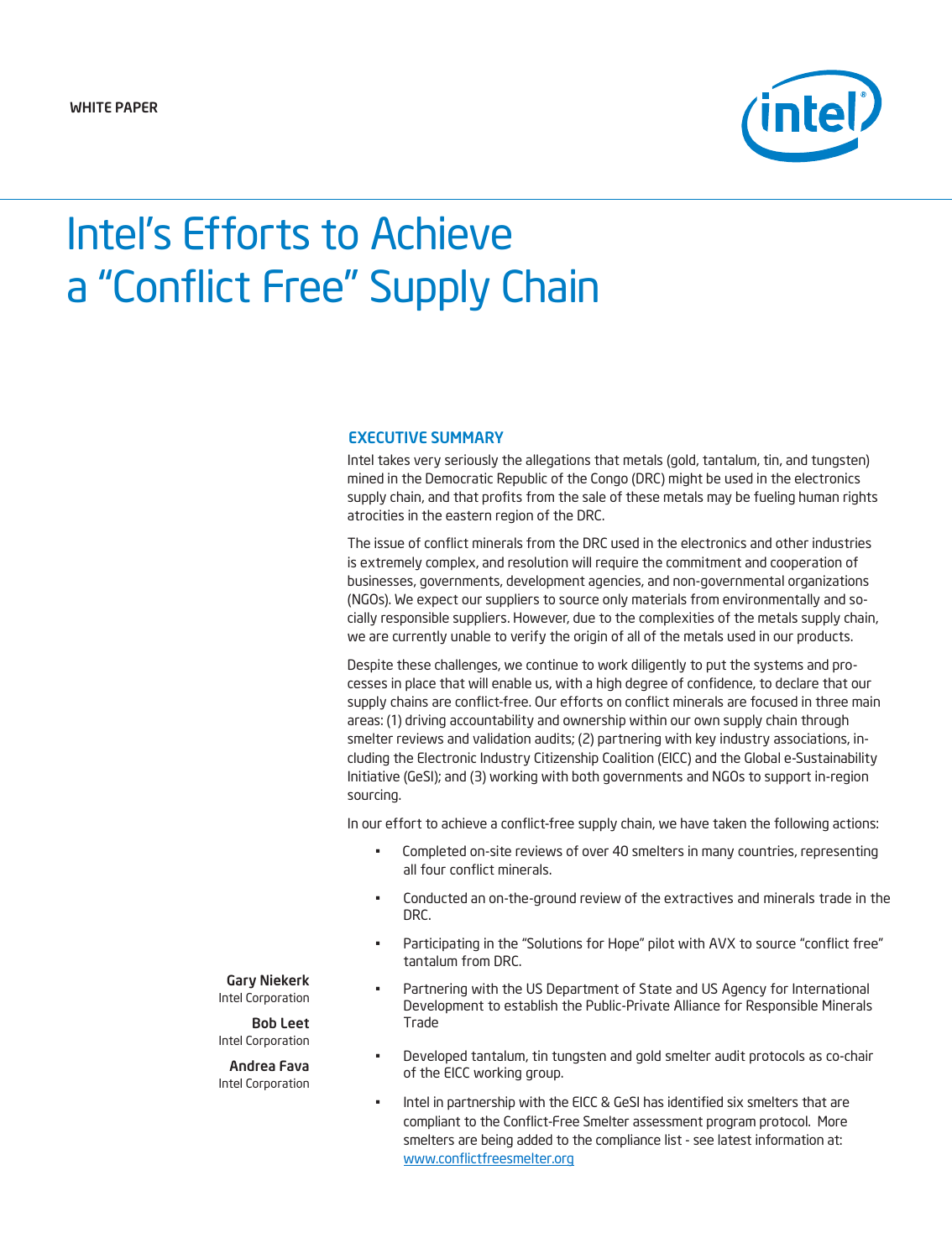#### Table of Contents

| Executive Summary  1                       |
|--------------------------------------------|
| <b>Driving Accountability in the</b>       |
| <b>Encouraging Industry-Wide Action. 2</b> |
| Traceability in the Supply Chain 3         |
| Unintended Consequences 3                  |
| Government Participation  3                |
| Summary 4                                  |

## Driving Accountability in the Supply Chain

The electronics industry supply chain is deep and wide—with multiple layers of suppliers located in multiple countries. This supply chain model has led to incredible efficiency and the ability to produce high quality computers and consumer electronics at an exceptional price point. However, this same highly decentralized, ultra-efficient supply chain makes it very difficult to trace back the source of metals used in products or parts.

In pursuit of a conflict-free supply chain, in 2009 Intel directed our suppliers to complete a survey on the origin of metals used in their supply chain. The purpose of this survey was to understand three items: (1) whether our supply base had implemented a conflict-free sourcing policy; (2) did our suppliers have the ability to trace the metals they used back to mine of origin; and (3) could they identify the smelters that were used to refine the metals in their specific supply chain.

Our survey results demonstrated there was great variance in the amount of information suppliers knew about the metals used in their supply chains. This finding made it clear to us that the most effective method to eliminate conflict metals from the electronics supply chain was to implement a verification system at the smelters. Consequently, in 2009 Intel conducted our first on-site conflict-metals smelter review. This was the first review ever done in the electronics industry for conflict-metals, and later other companies would join with us in these smelter reviews. As of October 2011 Intel has conducted 41 smelter reviews in many countries (Australia, Bolivia, Canada, China, Germany, Indonesia, Japan, Malaysia, Norway, Peru, Switzerland, Thailand, and the U.S.), and we plan to continue these reviews to prepare smelters for conflictfree audits.

The smelter reviews referenced above, laid the groundwork for the EICC & GeSI to develop and implement a process for independent third-party smelter audits. At the end of 2010, the EICC completed two independent, 3rd party smelter audits, and additional audits are continually being added. As these audits are completed, those smelters that

successfully pass the audit requirements are being shared with EICC & GeSI members and the public. Our hope in making this information publicallyavailable is to recognize those smelters who are processing conflict-free minerals and to provide sourcing options for those companies that want to obtain conflictfree metals for their products and customers.

### Encouraging Industry-Wide Action

Industries that may use gold, tantalum, tin, or tungsten in their products include: aerospace, automotive, medical instruments, information technology, and consumer electronics just to name a few; these products are ubiquitous in our modern lifestyle. Intel and other members in the electronics industry quickly realized that we would need to work together as an industry and with others outside our industry to tackle this complex problem. Intel has initiated multiple efforts to collaborate within our industry and with others on conflict metals. Intel currently co-chairs the EICC & GeSI Extractives Working Group.

Intel hosted the first industry-wide, electronics supply chain meeting on tantalum at our facility in Chandler, Arizona. Over 35 members attended the conference including original equipment manufacturers, smelters, trading companies, and mining companies. Similarly, in 2009, Intel co-chaired the first supply chain meeting for tin in Vancouver, Canada where over 75 members attended the event, and Intel co-sponsored a multi-industry "call to action" meeting on conflict minerals in San Francisco, California, with industry partners and Business for Social Responsibility. The latest two Intel cochaired EICC and GeSI supply chain workshops in 2011, in Washington, DC and Brussels Belgium attracted more than 200 and 150 participants, respectively from industry, NGO, Government and Consultant entities.

In 2010, Intel sent a staff representative to the Eastern DRC as part of a small delegation from the U.S. to learn more about conflict minerals in the DRC. Intel found that speaking with the different stakeholders involved in the minerals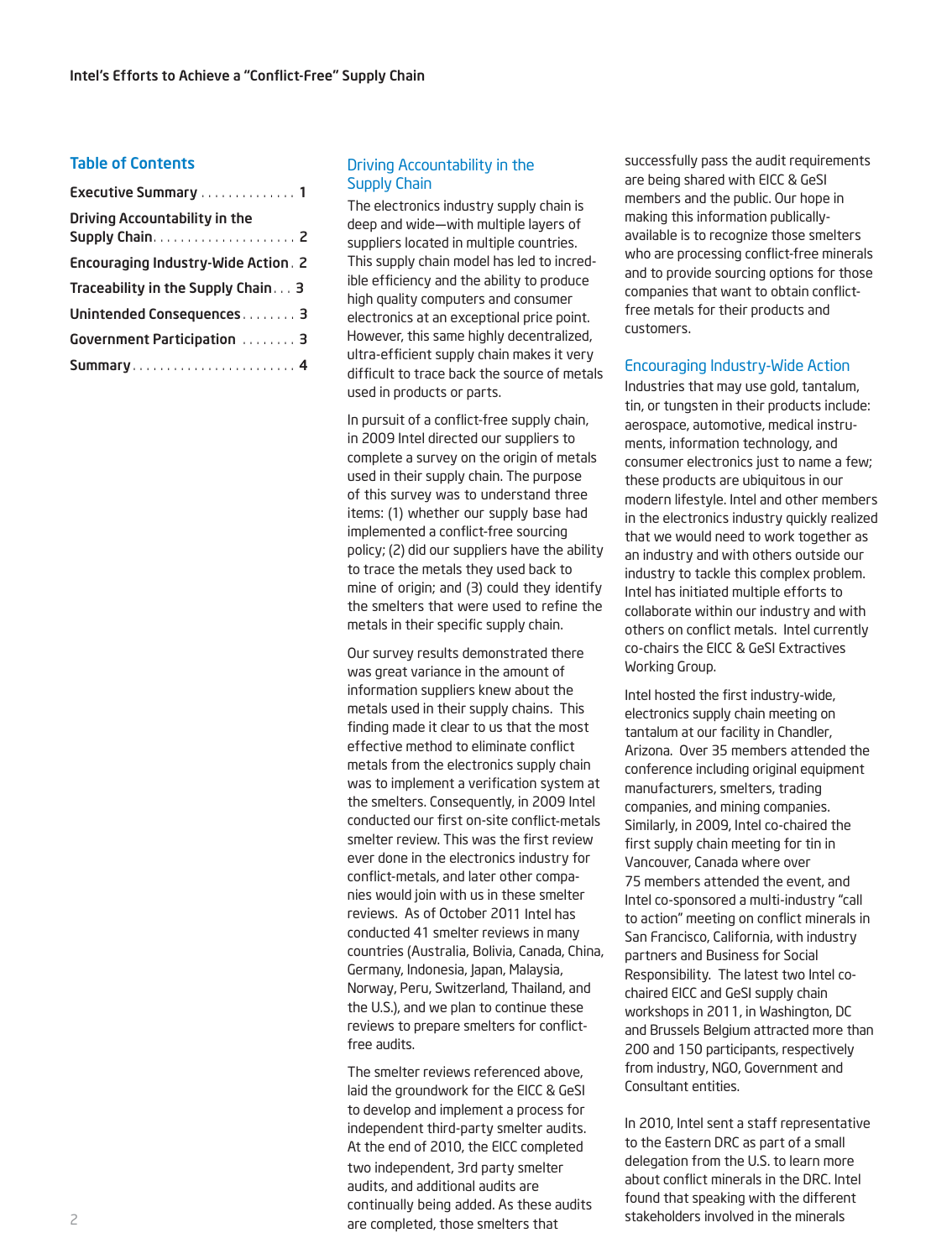trade in the DRC was invaluable to our understanding of both the challenges and opportunities in that region.

In March 2011, Intel convened a "Responsible Gold Sourcing Summit" with leading companies and associations from the gold and jewelry industry. The purpose of the summit, hosted at the offices of Newmont Mining, was for electronics companies to share their latest initiatives to acquire responsibly-sourced minerals throughout the supply chain, particularly for tin and tantalum. Gold mining and jewelry companies shared the knowledge and expertise gained in their effort to establish a responsibly-sourced gold supply chain. Attendees at the meeting included multi-national gold mining and refining companies, large and small jewelry retail and manufacturing chains, and representatives from the World Gold Council and Responsible Jewelry Council.

The collaboration between the various sectors was facilitated by RESOLVE, an organization that works to support critical policy initiatives. The attendees agreed to continue to work together as they take steps towards developing a responsible gold supply chain, and they will be reaching out to other related industries and stakeholders as part of this effort.

### Traceability in the Supply Chain

Through our industry meetings and forums we have learned a great deal of information and gained insight regarding traceability in our supply chain. We also gathered invaluable knowledge from our multiple on-site smelter reviews conducted around the world, which help us understand the unique operating characteristics of each smelter and determine the current gaps in their ability to trace the source of ore from specific mines and countries.

For example, some smelters had documentation indicating the country that a mineral was shipped from, but not documentation on the actual country where the ore was originally mined. This is a critical issue because metals (especially gold), can be smuggled into other countries making traceability even more difficult.

We also learned that the infrastructure needed to trace 100% of our materials did not exist and it was clear that an audit protocol and smelter validation process would need to be created. Consequently, a sub-working group out of the EICC and

GeSI extractives effort was formed to address this challenge.

Due to the unique characteristics associated with each individual conflict metal in the supply chain, the group determined that is would be more feasible to tackle one material at a time and then move onto other metals. As a result of this effort, in 2010 the industry group created the first ever tantalum smelter audit protocol. The group has selected three independent auditing firms to conduct the tantalum audits and smelter validation audits. In 2011 the industry group released the initial versions on the gold, tungsten and tin smelter audit protocols.

# Unintended Consequences

Because there are currently no traceability and certification schemes to track ore from legitimate sources of material in the DRC, companies pursuing actions to achieve a conflict-free supply chain may drive down demand for all minerals coming out of Central Africa and inadvertently hurt those legitimate miners in the region.

Intel has multiple efforts underway to mitigate such unintended consequences. For example in October 2011, Intel in partnership with the US State Department, the U.S. Agency for International Development, and other companies, announced the establishment of the Public-Private Alliance for Responsible Minerals Trade (PPA). The PPA has three objectives which are: First, to assist with the development of pilot supply chain systems that will allow businesses to source minerals from mines that have been audited and certified to be 'conflictfree.' Second to provide a platform for coordination amongst government, industry, and civil society actors seeking to support conflict-free sourcing from the DRC. Finally, the PPA will establish a website designed to serve as a resource for companies seeking information regarding how to responsibly source minerals from the DRC.

In addition to the PPA effort, Intel is participating in a pilot project with AVX to source, "conflict free" tantalum from the Democratic Republic of the Congo (DRC). This project, called, "Solutions for Hope" is intended to create a process that can deliver conflict-free tantalum that meets

OECD due-diligence guidance for responsible supply chains of minerals from conflictaffected areas.

These recent initiatives build on earlier work of EICC and GeSI to find a traceability/ certification program that could be used in the DRC. In 2010, EICC and GeSI reviewed several programs and the industry group decided to support the iTSCI plan put forward by ITRI. Intel contributed \$30,000 to support ITRI in the pilot phase of a traceability program. We continue our quest to find a responsible in-region sourcing solution as part of our overall effort to achieve conflict-free supply chains.

#### Government Participation

Intel believes that an effective solution to address this issue will involve coordinated efforts by governments, industry and NGOs. Intel has met with representatives from the U.S. Government and Organisation for Economic Co-operation and Development (OECD) on the topic of conflict minerals. Intel supports the OECD due diligence guidance for responsible supply chains of minerals, and Intel and the EICC and GeSI have shared the industry's smelter audit approach with the OECD and a number of U.S. government agencies. Intel is also participating in the Public-Private Alliance for Responsible Minerals Trade with the U.S. Department of State and the U.S. Agency for International Development.

The U.S. Congress included provisions to address conflict minerals in the Dodd-Frank Wall Street Reform and Consumer Protection Act of 2010. While Intel's efforts on this issue pre-dates this legislative action, we support fair and timely rules and we believe that the SEC regulatory process has been helpful in bringing others to the table and maintaining broad momentum on this important issue. As the rulemaking process moves forward, we will continue to focus our energy and efforts as we always have - on implementing the systems and processes that will enable us to achieve a "conflict-free" supply chain. We have made good progress and we will continue to work with our business partners, governments and NGOs to find solutions. This issue is too important to wait.